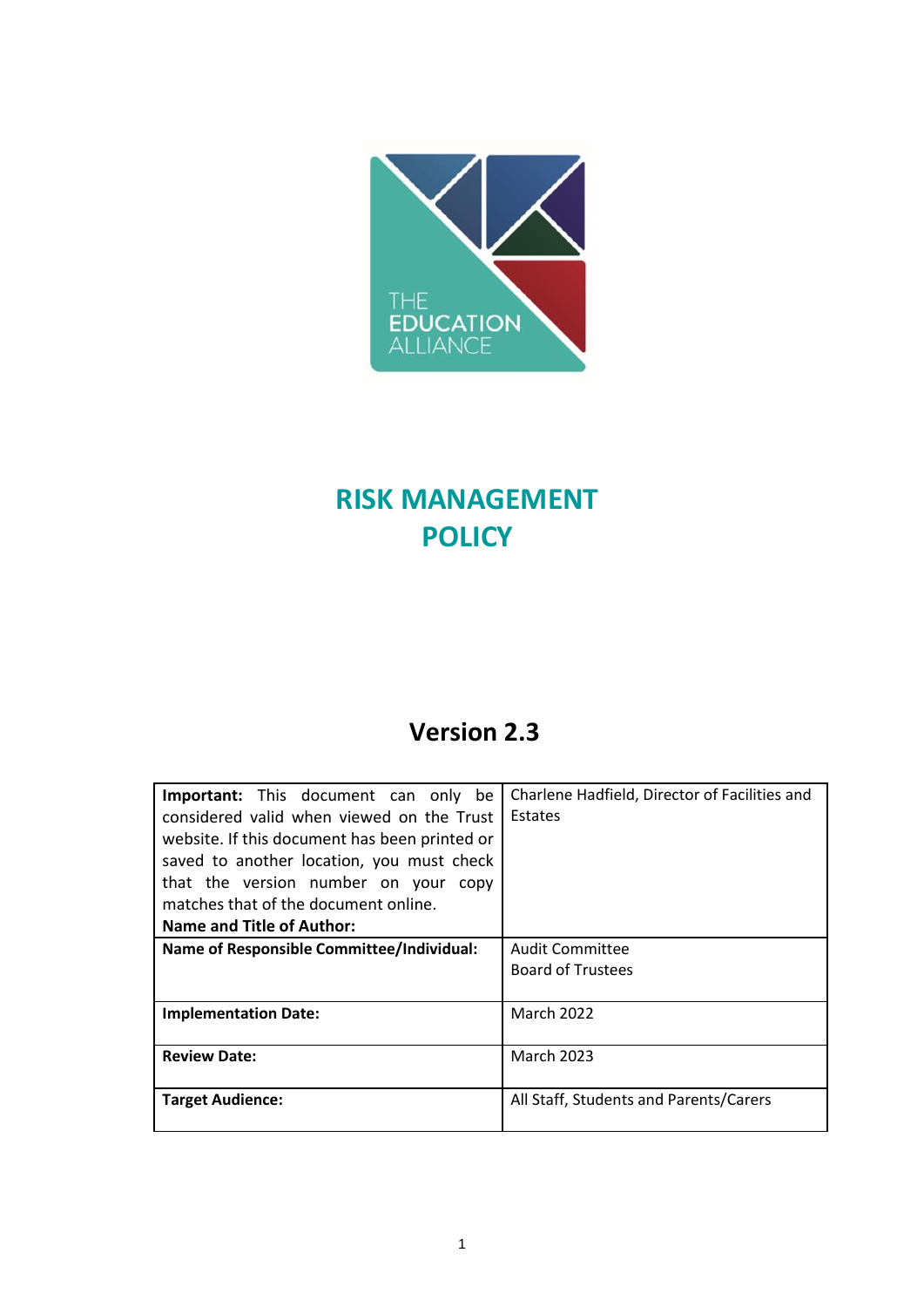# **Contents**

| <b>SECTION</b>          |                                                            | <b>PAGE</b>    |
|-------------------------|------------------------------------------------------------|----------------|
| <b>Policy Statement</b> |                                                            | 3              |
| 1.                      | Purpose and Scope                                          | 3              |
| 2.                      | <b>Roles and Responsibilities</b>                          | $\mathsf{3}$   |
| 3.                      | Requirements                                               | $\overline{4}$ |
| 4.                      | <b>Internal Control</b>                                    | 4              |
| 5.                      | <b>Regulatory and Industry Guidance</b>                    | $\overline{4}$ |
| 6.                      | <b>Risk Tolerability</b>                                   | 4              |
| 7.                      | <b>Identification of Risks</b>                             | 5              |
| 8.                      | <b>Risk Matrix</b>                                         | 6              |
| 9.                      | <b>Risk Appetite and Tolerability</b>                      | $\overline{7}$ |
| 10.                     | <b>Addressing Risk</b>                                     | 7              |
| 11.                     | Implementation of Consolidated Risk Matrix                 | 8              |
| 12.                     | Risk Reporting and Communication                           | 8              |
| 13.                     | <b>Risk Register</b>                                       | 8              |
| 14.                     | <b>Communicating Risk</b>                                  | 8              |
| 15.                     | Annual Risk Review and Assessment                          | 9              |
| 16.                     | Areas for Improvement                                      | 9              |
| 17.                     | Monitoring compliance with and effectiveness of the policy | 9              |
| 18.                     | Review                                                     | 9              |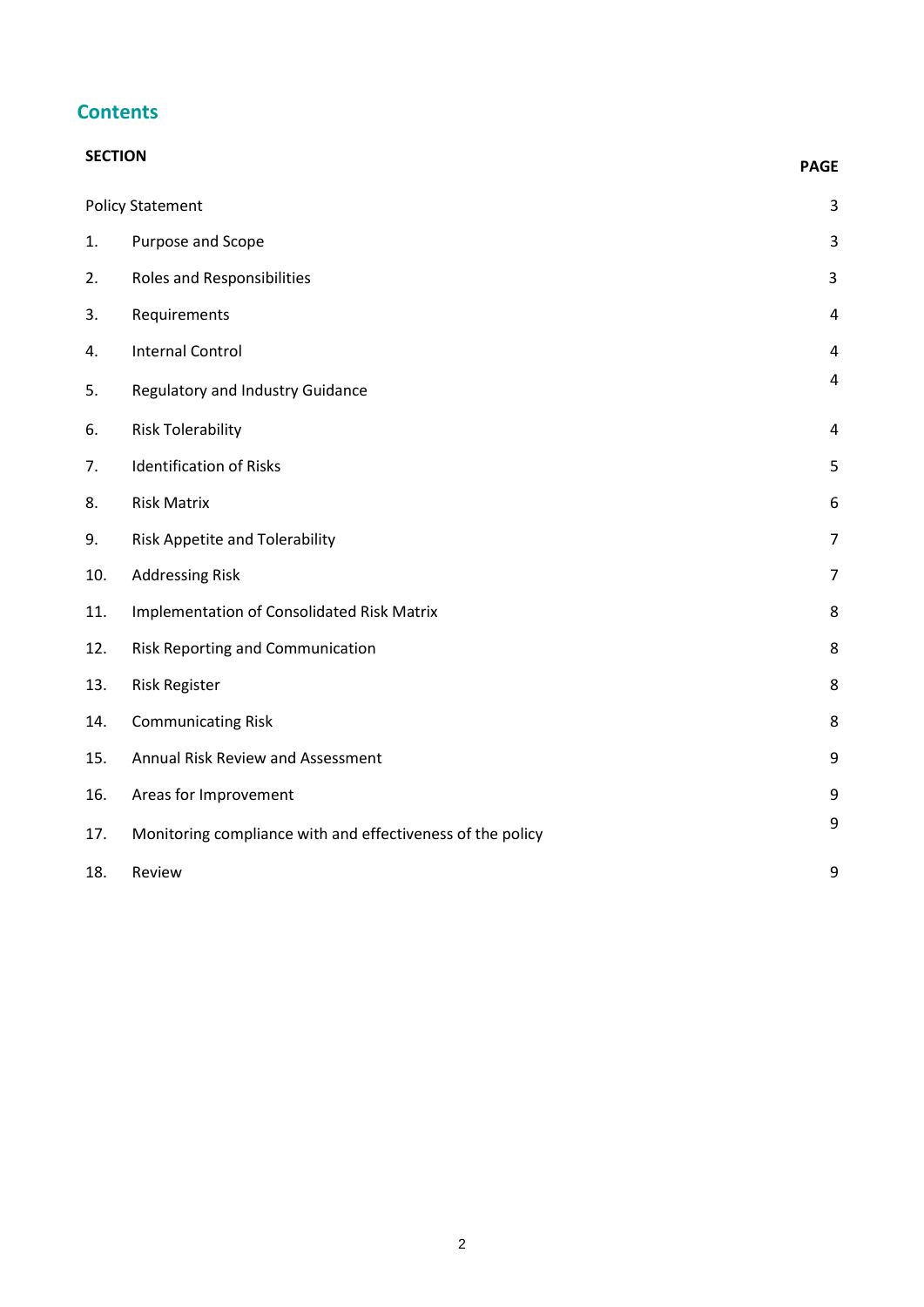# **Policy Statement**

We are here to make great schools and happier, stronger communities so that people have better lives. We do this by:

- Always doing what is right
- Trusting in each other and standing shoulder to shoulder
- Doing what we know makes the difference

Doing what is right means always acting with integrity, in the interests of others and being honest, open and transparent.

The Risk Management Policy forms part of The Education Alliance's internal control and governance arrangements and defines the Trust's underlying approach to risk management.

This policy sets out the key aspects of the risk management process, and identifies the main reporting procedures, however risk is assessed as part of all key decision making and policy setting processes.

# **1. Purpose and Scope**

The Risk Management Policy aims to:

- Ensure The Education Alliance complies with risk management best practice and sets out the current processes and responsibilities for risk management.
- Establish one common risk matrix and process for The Education Alliance enabling individual schools and functions within the Trust to objectively identify, assess and document risks and then prioritise risk mitigation actions.
- Provide the ability to objectively cross correlate risks from varying sources.
- Outline the roles and responsibilities for risk management.
- Identify risk management processes to ensure that all risks are appropriately identified, controlled and monitored.
- Ensure appropriate levels of awareness throughout the Trust and provide assurance to the Executive Management Team, Audit Committee, Board of Trustees and Local Governing Bodies that risks are being adequately controlled, or identify areas for improvement.

This policy applies to all staff, volunteers and officers employed or otherwise engaged by The Education Alliance.

#### **2. Roles and Responsibilities**

**The Board of Trustees** have a legal obligation to ensure risks within the organisation are appropriately managed.

#### **The Audit and Risk Committee's** responsibilities are to:

- Identify and review mitigations for risk
- Inform and advise the Board of Trustees on risk mitigation
- Monitor and report to the Trust Board on the effectiveness of the Trust's risk management systems.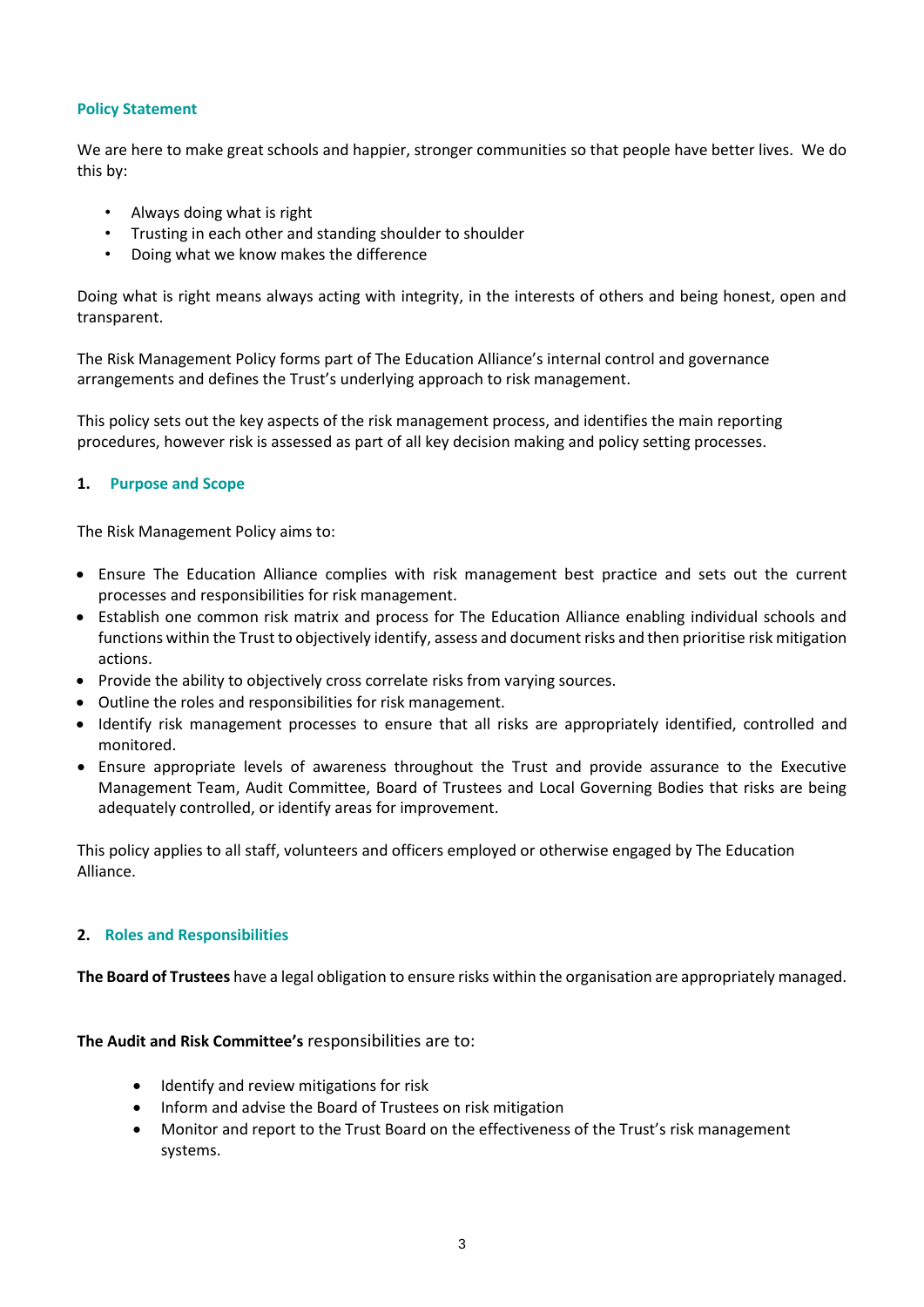**The CEO**, **Director of Facilities and Estates**, **The Trust Executive Team** and **School Senior Leadership Teams (SLT's)** have joint overall responsibility for strategic and operational risk management.

**The Director of Facilities and Estates** has lead responsibility for risk management processes and the Trust-wide Risk Register. This responsibility includes:

- Monitoring the performance of risk management processes.
- Managing the Trust's Risk Register and collating the risks raised at relevant meetings (Exec Team meetings)
- Ensuring the owners of each risk have the appropriate controls in place to manage the identified risks.

Risk will be discussed and monitored on an ongoing basis with the Risk Register being formally reviewed at least annually by the **Trust Executive Team** and **Audit Committee**. The annual review will form part of that Committee's report to the **Board of Trustees**.

**Local Governing Bodies** and **SLTs** will have Risk as a standing item on each of their agendas.

**All Staff**, regardless of employment status, are expected to co- operate with the Trust and Schools Senior Management Team's on all aspects of risk management.

# **3. Requirements**

The requirements can be summarised as:

- The CEO, Director of Facilities and Estates, Trust Executive Team and School Senior Leadership Teams (SLT) acknowledge responsibility for the system of internal control.
- An ongoing process is in place for identifying, evaluating and managing all risks.
- A process is in place for reviewing the effectiveness of the system of internal control.
- There is a system in place to deal with internal control aspects of any significant issues disclosed in the annual report and accounts.

# **4. Internal Control**

In assessing what constitutes a sound system of internal control, consideration should be given to:

- The nature and extent of the risks facing the Trust.
- The extent and categories of risk which it regards as acceptable.
	- The likelihood of the risks concerned materialising.
	- The Trust's ability to reduce the incidence and impact of the risks that do materialise.

#### **5. Regulatory and Industry Guidance**

Risk Management best practice is encapsulated in the Risk Management Standard published jointly by the major risk management organisations in the UK – The Institute of Risk Management (IRM); The Association of Insurance and Risk Managers (AIRMIC); and ALARM, The National Forum for Risk Management in the Public Sector.

Regulatory and industry guidance around the topic of risk matrices, risk rating and risk tolerability is also available from a number of sources. In 1999 the UK Health and Safety Executive (HSE) produced a report titled 'Reducing Risks, Protecting People' (R2P2), which detailed their decisions about the management of risk that are required of them under the Health and Safety at Work Act 1974.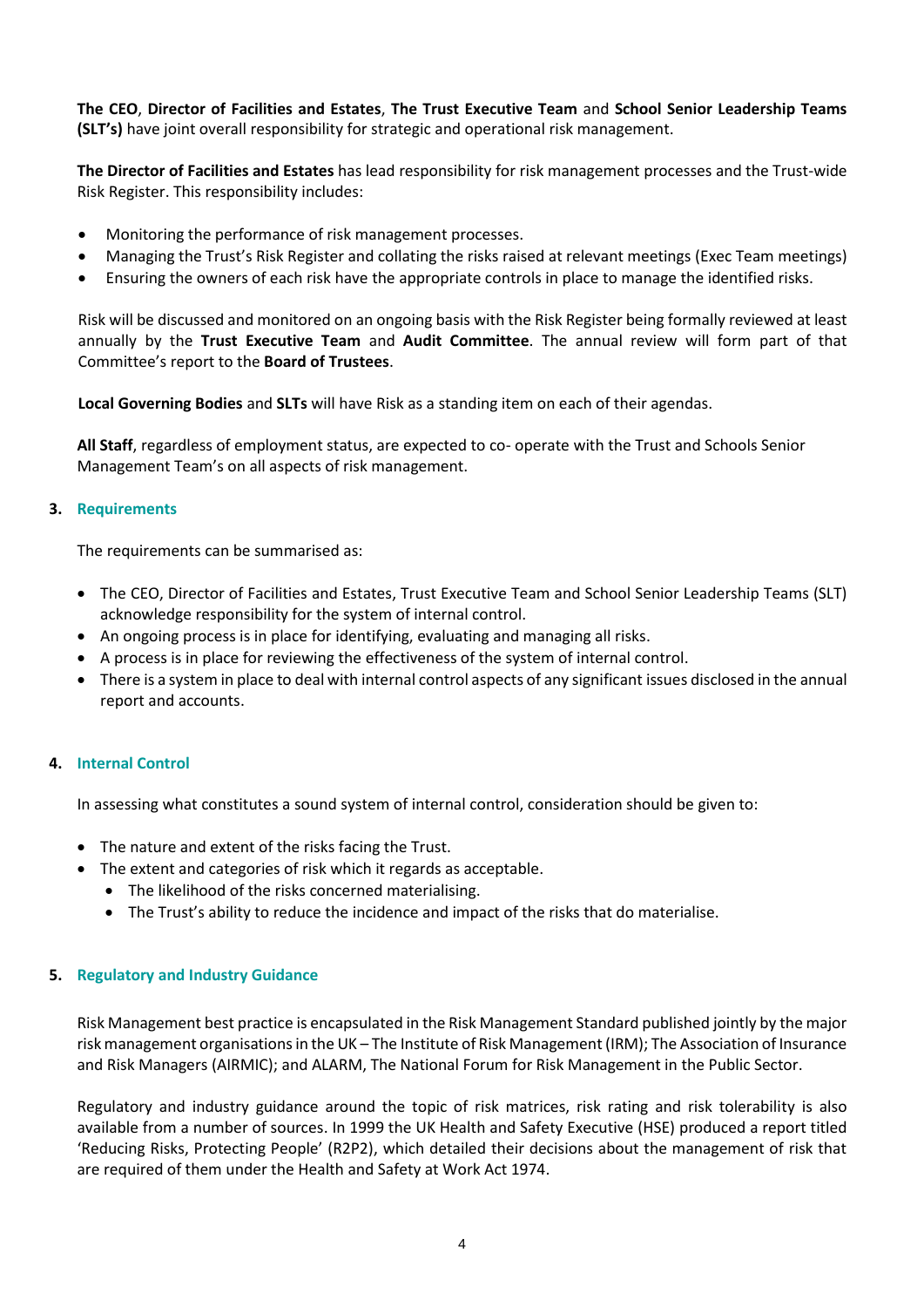## **6. Risk Tolerability**

Contained within R2P2 is the presentation of the three regions of risk tolerability, these are detailed in Fig. 1. Essentially the greater the initial level of risk under consideration, the greater the degree of rigour required to demonstrate that risks have been reduced so far as is reasonably practicable.



Risk is UNACCEPTABLE and must be reduced irrespective of cost



#### **Fig. 1** - Risk Matrices Comparison

The unacceptable region is such that if a particular risk falls into that region, it is regarded as unacceptable whatever the level of benefits associated with the activity. Any activity or practice giving rise to risks falling in that region would, as a matter of principle, be ruled out unless the activity or practice can be modified to reduce the degree of risk so that it falls in one of the regions below, or there are exceptional reasons for the activity or practice to be retained.

Risks falling into the broadly acceptable region are generally regarded as insignificant and adequately controlled. The HSE would not usually require further action to reduce risks unless reasonably practicable measures are available or where the law so requires it.

The HSE expect that the risks in the tolerable region should be properly assessed and the results used properly to determine control measures. Assessment of the risks needs to ensure that the residual risks are not unduly high and kept as low as reasonably practicable (ALARP) and that the risks are periodically reviewed to ensure that they still meet the ALARP criteria.

Determining whether risks have been reduced as low as is reasonably practicable involves an assessment of the risk to be avoided, and an assessment of the sacrifice (in money, time and trouble) involved in taking measures to avoid that risk, and a comparison of the two. The basis on which the comparison is made involves the test of 'gross disproportion', i.e. if a measure is practicable and it cannot be shown that the cost of the measure is grossly disproportionate to the benefit gained, then the measure is considered reasonably practicable and should be implemented.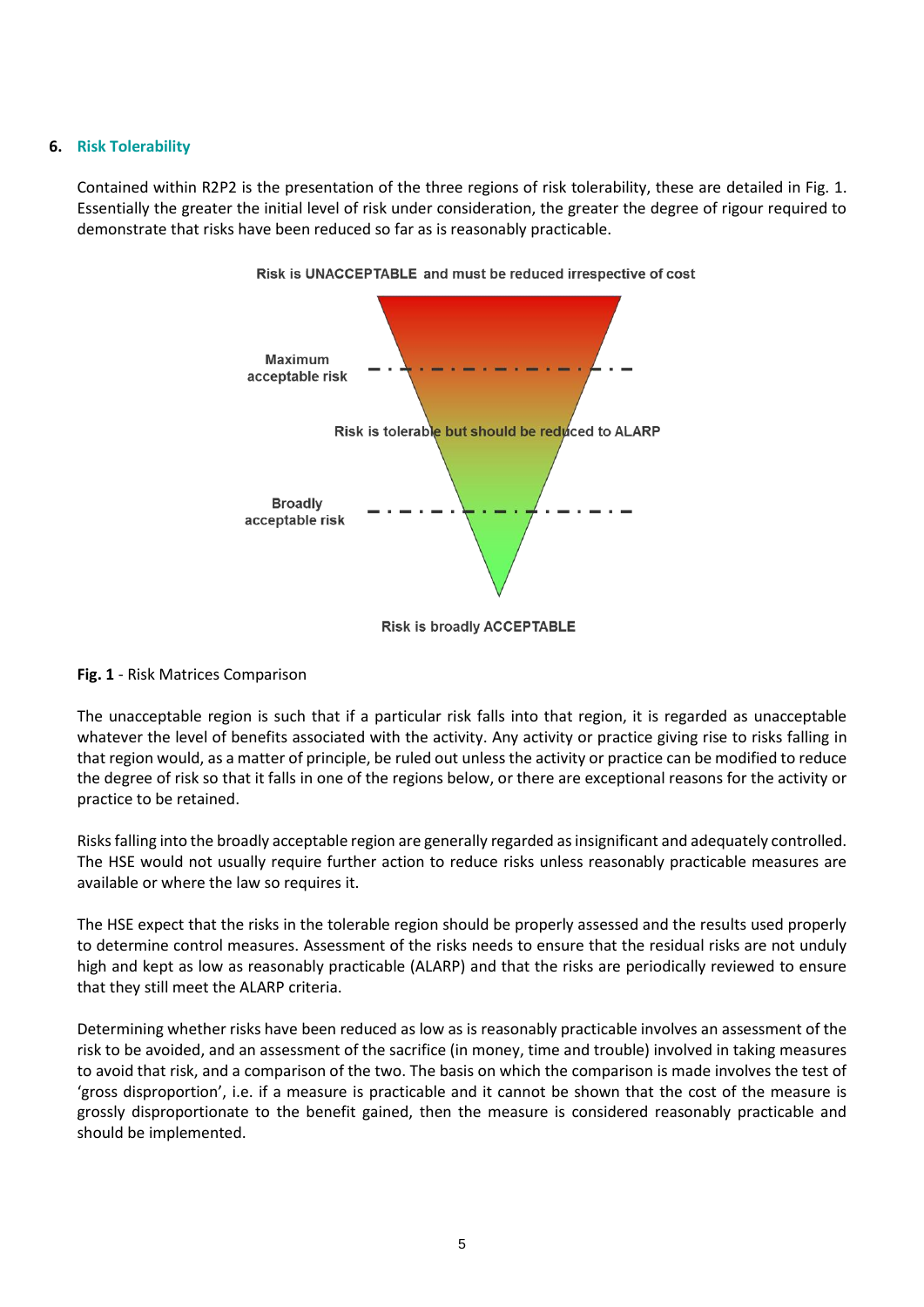# **7. Identification of Risks**

The Risk Management Standard states that risk identification should be approached in a methodical way to ensure that all significant activities have been identified and all the risks flowing from these activities have been defined.

Risks are broken down into key areas as follows:

- 1 Individual schools
- 2 Estates
- 3 IT
- 4 Human Resources
- 5 Finance
- 6 Governance
- 7 SCITT
- 8 Operational

The structure and organisation of the Trust's Risk Register seeks to ensure that all significant objectives and activities have been identified and the risks associated with each area have been identified.

#### **8. Risk Matrix**

Risk is interpreted as the combination of consequence (or severity) and likelihood (or frequency). Risk matrices are tools to semi-quantitatively assess various risk scenarios and judge the relative magnitude of the risk. They are a reasonably quick and simple method of risk assessment, and allow the combination of consequence and likelihood to be represented graphically.

A risk matrix typically comprises a square divided into a number of boxes, with each box representing a different underlying estimation of risk. The basis for the risk estimates in the matrix can be qualitative or semiquantitative, or a combination of both. For a qualitative matrix, there are a number of categories for the possible consequences and a similar number for the possible frequencies.

Potential hazardous events are identified and possible risk scenarios are described. For each risk scenario, the assessor estimates the likelihood of the risk scenario occurring and the possible impact, or consequence, should it occur. The scenario is categorised in terms of its consequence and frequency, then mapped to the appropriate square on the matrix.

Consequence may be categorised using terms such as catastrophic, major or minor, or the categories may be defined more clearly by potential number of injuries or fatalities. For frequencies, terms such as probable, unlikely and very unlikely can be used, and it may be possible to use numerical frequency ranges based on the number of times an event is likely to occur.

The Director of Facilities and Estates will ensure all assessors using the matrix fully understand the categories being used.

#### **8.1 Evaluation of Risks**

The Risk Management Standard states that risks should be evaluated against agreed criteria to make decisions about the significance of risks to the Trust.

Education Alliance uses a 4 x 4 matrix to assess impact and probability.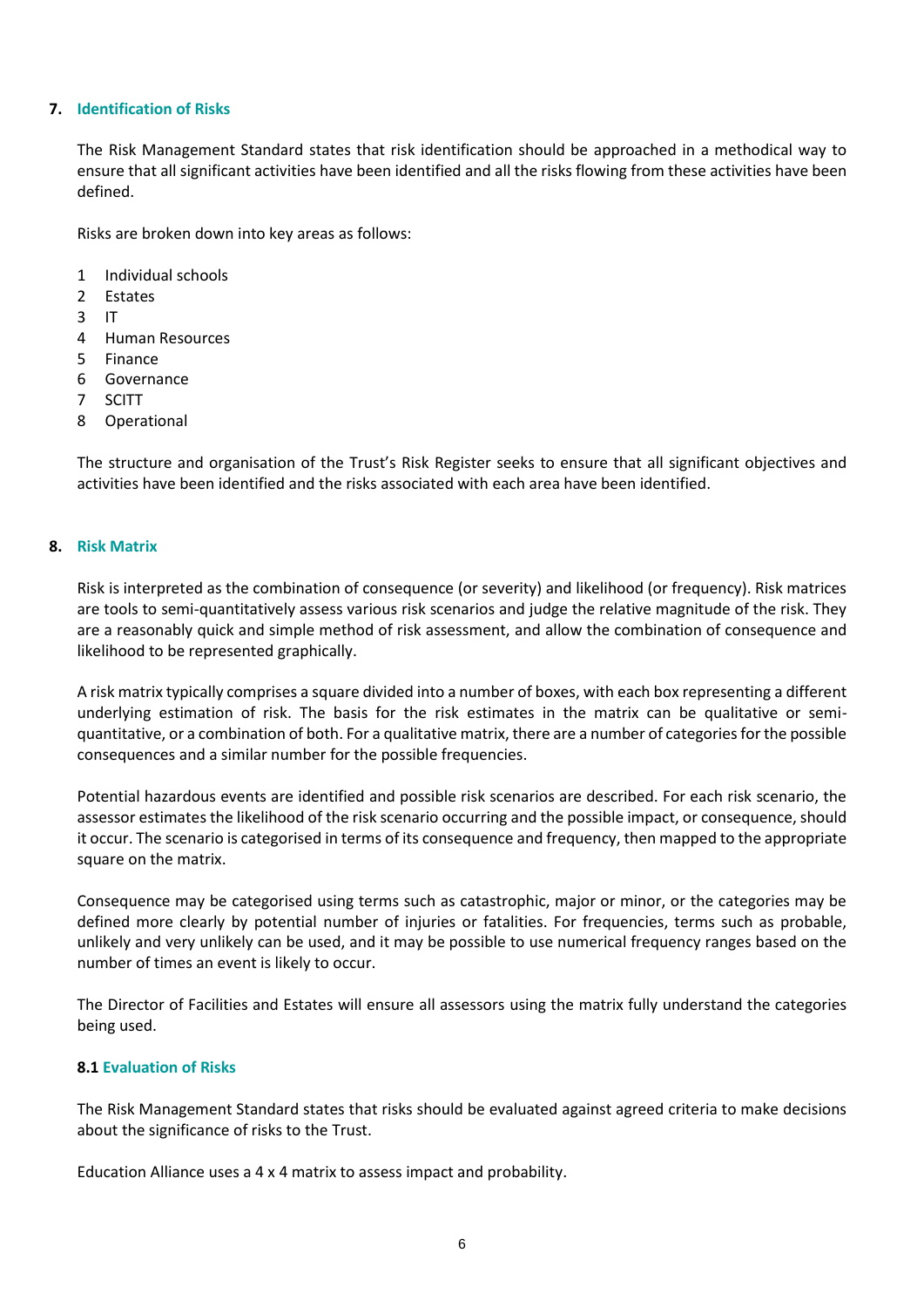# **8.2 Descriptors**

The descriptors for impact and probability can be expanded as follows:

Impact is assessed as:

- 1. Interruption less than one day & critical systems subject to minor incidents/ little damage to assets/unable to deliver 0 - 5% of the Education Alliance's agreed strategic targets/local media unsubstantiated article/Health & Safety impact could result in minor personal injury
- 2. Interruption less than one week & critical systems subject to a series of incidents/minor loss of assets/unable to deliver 5 - 25% of the Education Alliance's agreed strategic targets/local media campaign/board intervention/ Health & Safety impact could result in minor injuries or short term illness
- 3. Interruption less than one month & critical systems unavailable for longer than one day/significant loss of assets/unable to deliver 25 - 50% of the Education Alliance's agreed strategic targets/short term national media campaign/EFA intervention/Health & Safety impact could result in extensive injuries or long term illness.
- 4. Interruption greater than one month & critical systems unavailable for longer than one day/complete loss of assets/unable to deliver more than 50% of the Education Alliance's agreed strategic targets/prolonged national media campaign/EFA intervention/Health & Safety impact could result in multiple loss of life or severe permanent disabilities

Probability is assessed as:

- 1. Highly Unlikely May occur in exceptional circumstances/surprising it happens within 3 years/no or very limited experience of similar failure
- 2. Unlikely Event might occur at some point in time/unlikely to happen in next 2 years/history of casual occurrences/measures to reduce likelihood taken but not fully effective
- 3. Probable strong possibility risk will occur/could happen in next 12 months/ history of frequent occurrences/none or few measures to reduce likelihood can or have been taken
- 4. Highly likely Event likely to occur in most circumstances/likely to happen in next 12 months/history of regular occurrences/If new event likelihood of occurrence almost inevitable

# **9. Risk Appetite and Tolerability**

The term 'risk appetite' describes The Education Alliance's readiness to accept risks and those risks it would seek to reduce.

The Trust's risk appetite is generally risk adverse, however the Trust will consider risk, where this will have a positive impact upon the education and lives of the young people and communities it serves.

In practice, The Education Alliance will assess both the risk to be avoided and the sacrifice (in money, time and trouble) involved in taking measures to avoid that risk, and compare the two to ensure that there are not additional, reasonably practical control measures that could be implemented to reduce the risk. These assessments should be continually reviewed for impact and cost.

# **10. Addressing Risks**

When responding to risks, The Education Alliance will seek to ensure that it is managed and does not develop into an issue where the potential threat materialises.

The Trust will adopt one of the five risk responses outlined below: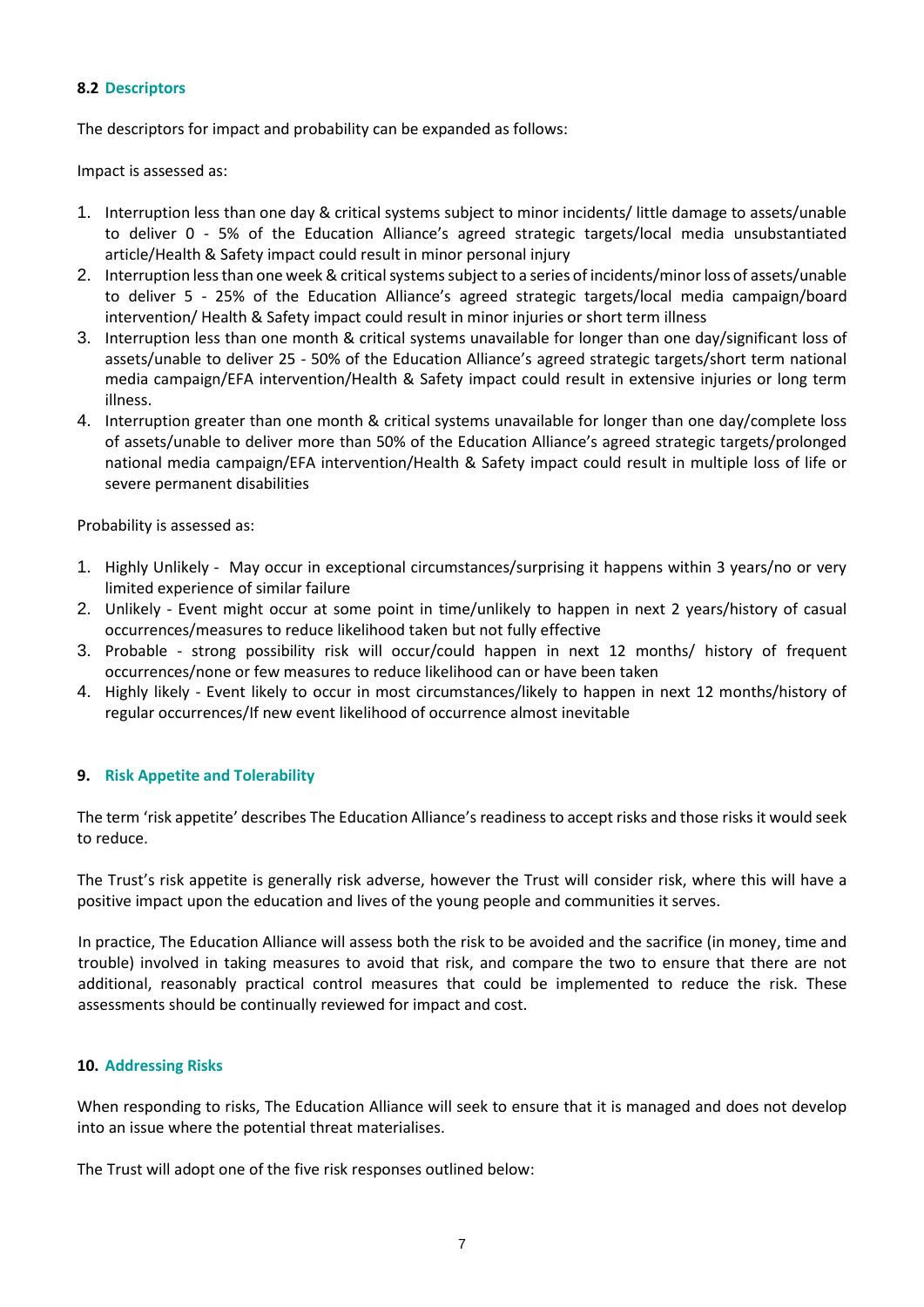- **Treat** Risk is accepted but relevant control/mitigating action to be applied to reduce risk
- **Tolerate** Risk is accepted without putting in place any controls to manage risk, risk is therefore considered to be of a tolerable level
- **Transfer** Risk is handled elsewhere (e.g. outsourcing, use of insurance, etc.)
- **Terminate**  Risk is to be eliminated entirely either by ceasing the activity or changing strategy
- **Take**  Recognising positive consequences to taking the risk (e.g. diversifying to capture emerging opportunities)

# **11. Implementation of Consolidated Risk Matrix**

The following steps outline the approach that a risk owner will take in utilising the proposed risk matrix:

- 1. Risk owner to assess a risk scenario.
- 2. Frequency and consequence of risk scenario defined.
- 3. Risk plotted onto risk matrix.
- 4. Risk tolerability of individual scenario defined from matrix.
- 5. Assess existing controls portfolio.
- 6. Residual risk plotted onto risk matrix.
- 7. Consider planned action to further reduce risk.
- 8. Regularly monitor and review risk scenario to confirm continued validity.

# **12. Risk Reporting and Communication**

The aim of reporting risk is to provide assurance to the Trust Executive Team, Auditors and Board of Trustees that The Education Alliance is effectively managing its risks and has a robust system of internal controls.

#### **13. Risk Register**

The reporting mechanism will be the Trust's Risk Register. This will highlight the key risks facing the Trust, as well as a breakdown for each key strategic arm. The 'Red Risk' tab will only contain those risks, which are assessed as posing an inherent red risk (score of 12 or higher) to the Trust as a whole, all other risks will be contained within their key strategic arm.

The Risk Register will be owned by the Director of Facilities and Estates and monitored by the Trust Executive Team and Audit Committee on an, at least, annual basis.

Ultimate responsibility for all risks will rest with the CEO.

Any significant changes in risk impact or probability, or the occurrence of an event which raises the profile of a risk will be recorded on the Risk Register as it occurs. Any new or increased risks identified by the Trust Executive Team, Audit Committee or having been raised by a member of staff will be evaluated and, if appropriate, recorded on the Risk Register.

Retired risks will remain on the 'retired risk' tab for a period of 12 months before being deleted.

Each time a change happens, this will be recorded on the 'Version Control' Log within the risk register and a new version will be saved.

# **14. Communicating Risks**

The Trust Executive Team and Audit Committee monitor the Risk Register on an ongoing basis and at least annually undertake a full review. The Director of Facilities and Estates will ensure that any perceived new or increased risks or significant failure of risk management control measures are considered and reported to The Trust Executive Team, Audit Committee and School based SLTs along with a summary of actions taken.